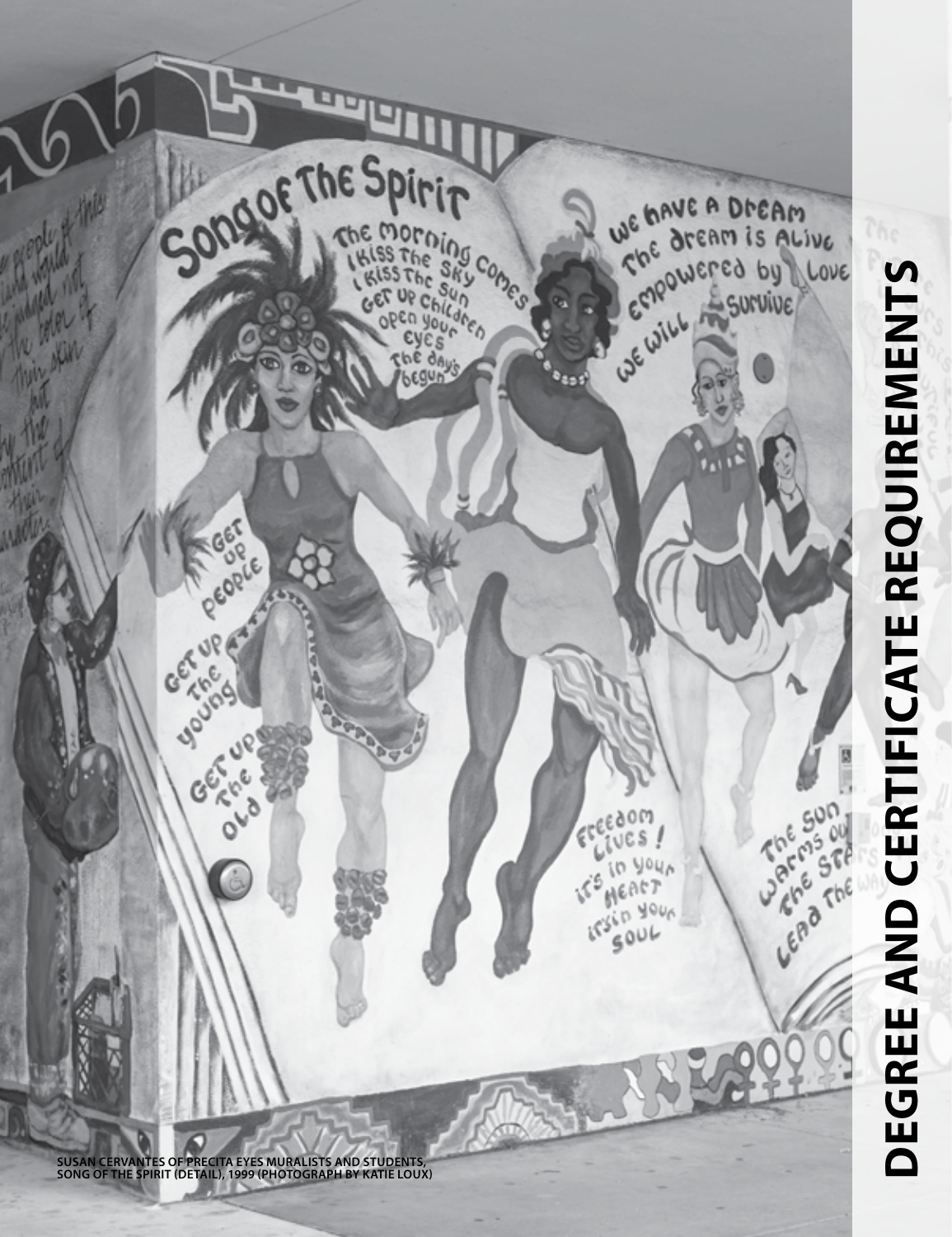# **DEGREE AND CERTIFICATE REQUIREMENTS**

City College of San Francisco is dedicated to the principle that the highest quality education possible be provided to all students. Central to this philosophy is the belief that all students granted an associate degree should be required to study a variety of general breadth courses in addition to those courses which are required by a student's major. These courses shall introduce the student to the languages, the methods of inquiry, and the achievements of the major academic disciplines. Consistent with this philosophy, it is the intent of the College to involve students in the various disciplines in such a way that students will develop an interest in learning that will continue and expand throughout their lives.

### **Goals of the General Education Program**

Through its general education program, the College intends to graduate students who have developed:

- a. skills in the principles and applications of language toward logical thought, clear and precise expression, and critical evaluation of communication in whatever symbol system the student uses.
- b. English language and information competency skills so that they can communicate clearly, both orally and in writing; can evaluate what they hear and read; and can acquire, interpret and use information appropriately.
- c. an appreciation and understanding of the scientific method, of the achievements of at least one of the natural sciences, and of the relationships between the natural sciences and other human activities.
- d. an appreciation and understanding of the methods of inquiry used in the social and behavioral sciences and of the ways people act and have acted in response to their societies.
- e. an appreciation and understanding of the ways in which people throughout the ages and in different cultures have responded to themselves and to the world around them through artistic and cultural creation, and have developed aesthetic sensitivity and skills as well as an ability to make informed value judgments.
- f. an appreciation and understanding of American history and government so that they can be responsible and active citizens.
- g. an appreciation and understanding of the physical skills and health knowledge essential for mental and physical well-being.
- h. an appreciation and understanding of the history, culture, and perspective of diverse ethnic groups, of women, and of gays, lesbians, bisexuals, and transgenders.

### **Catalog Rights**

City College of San Francisco issues a new catalog yearly. The courses required for a specific degree or certificate may change from one catalog to the next and often change during a student's tenure. For the purposes of meeting degree or certificate requirements based on catalog rights, students may elect to meet the requirements of either:

- 1. The catalog which was in effect at the time the student began his/her course work at City College of San Francisco, or
- 2. Any catalog that is or has been in effect during the time that the student has maintained continuous enrollment before graduation with the associate degree.

Students maintain catalog rights through continuous enrollment at City College of San Francisco prior to graduation with the associate degree. Continuous enrollment is defined as enrollment in at least one course per academic year (fall or spring semester only). Any of the

following academic record symbols (A–F, P, NP, I, UG, IP, RD, W, EW, and MW) shall constitute continuous enrollment. Documented military or medical leave, not exceeding two years, will not be considered an interruption of enrollment. If an interruption in enrollment occurs, or if the student completes the associate degree, catalog rights are reestablished based on the date of re-enrollment. Catalogs from years prior to re-enrollment are no longer available once an interruption in enrollment or completion of the associate degree occurs. Students planning to transfer to a four-year institution are advised to review that institution's catalog for "rights" accorded community college transfers. City College of San Francisco reserves the right to not offer course work which has been offered in the past.

*\*Students who initially enroll in summer session may claim catalog rights for the preceding academic year. Likewise, students who re-enroll in summer session after an interruption in continuous enrollment may also claim catalog rights for the preceding academic year.*



### **Graduation Requirements**

A student may be graduated from City College of San Francisco by satisfying the requirements established by the Board of Governors of the California Community Colleges, the Governing Board of the San Francisco Community College District, and the faculty of the College. Two paths are available:

#### **Option 1. CCSF Associate Degree**

CCSF offers the Associate in Arts (AA) and Associate in Science (AS) degree. Students must complete the CCSF General Education requirements, the major requirement, 60 degree-applicable units, and other graduation requirements.

#### **Option 2. CCSF Associate Degree for Transfer**

CCSF offers Associate in Arts for Transfer (AA-T) and the Associate in Science for Transfer (AS-T) degrees. Students must complete the requirements listed below, including completion of either the CSU General Education or IGETC requirements, the major requirement, and 60 degree-applicable and CSU transferable units.

The following chart summarizes the two options. Details on the specific requirements of these two options follow the chart.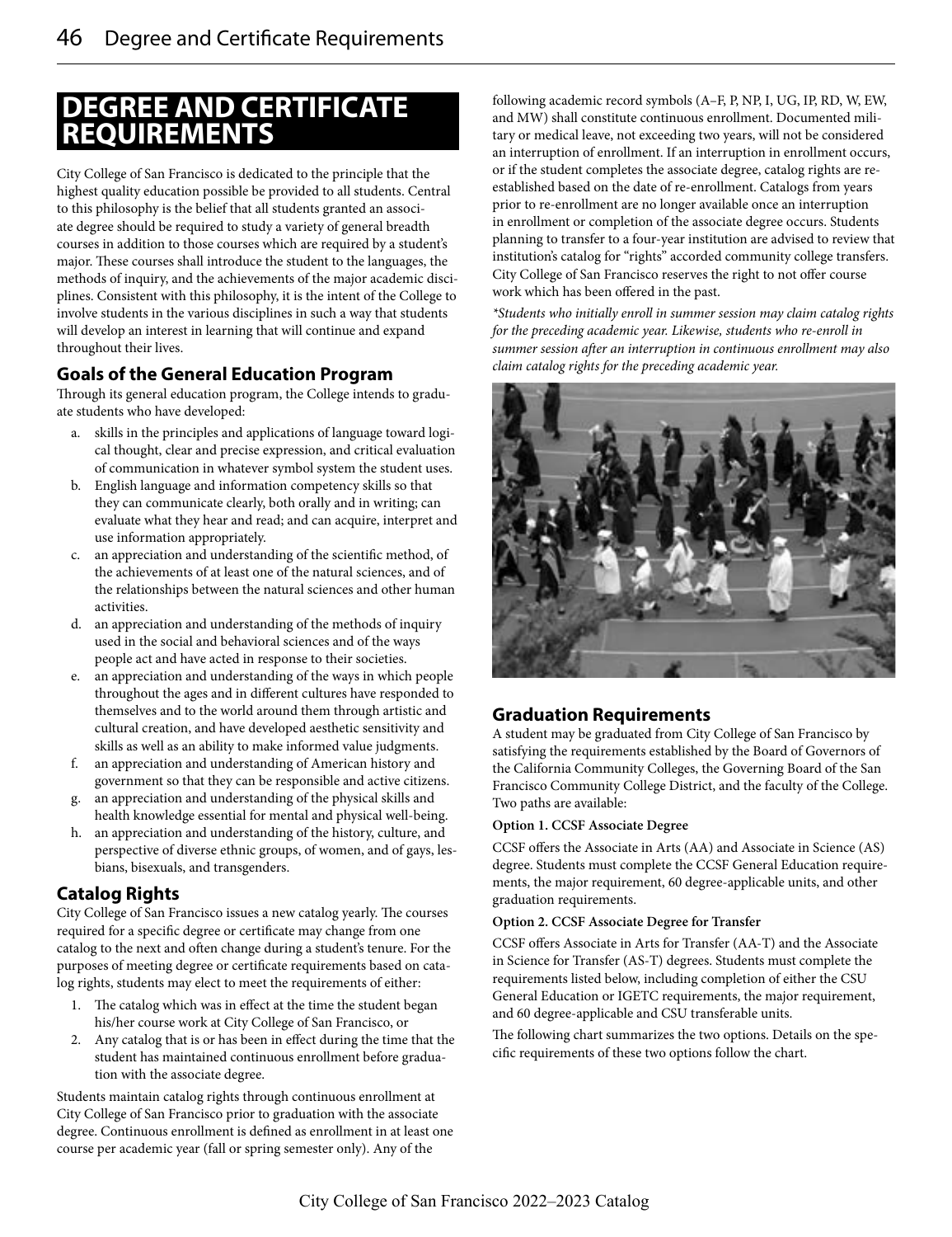## **Associate Degree Graduation Requirements Overview**

|                                                | <b>Option 1:</b><br><b>CCSF Associate Degree</b><br><b>Associate in Arts (AA)</b><br>or Associate in Science (AS)                                                                              | <b>Option 2:</b><br><b>CCSF Associate Degree for Transfer</b><br><b>Associate in Arts for Transfer (AA-T)</b><br>or<br><b>Associate in Science for Transfer (AS-T)</b>                                                                                                                                                                                                                                                                                                                                                                                     |
|------------------------------------------------|------------------------------------------------------------------------------------------------------------------------------------------------------------------------------------------------|------------------------------------------------------------------------------------------------------------------------------------------------------------------------------------------------------------------------------------------------------------------------------------------------------------------------------------------------------------------------------------------------------------------------------------------------------------------------------------------------------------------------------------------------------------|
| 1. General Education                           | Completion of City College of San Francisco<br>General Education pattern, Areas A-H.                                                                                                           | Completion and certification of California State University<br>(CSU) General Education pattern, Areas A-F<br><b>or</b><br>Completion and certification of the IGETC pattern, Areas<br>1-6 (CSU Transfer: Complete IGETC Areas 1-5; UC Transfer:<br>Complete IGETC Areas 1A, 1B and 2-6).<br>Advisory Note: Students transferring to CSU are strongly<br>encouraged to complete the CSU American Institutions and<br>U.S. History requirement.<br>Note: Details of IGETC and CSU GE requirements are in the<br>Transfer Information section of the Catalog. |
| 2. Mathematics                                 | Satisfactory math placement score (if achieved<br>prior to February 2019), or completion of an<br>approved math course, or satisfactory score on<br>SAT, ACT, or Advanced Placement (AP) exam. | Completion of Area B4 of the CSU General Education pattern,<br>or Area 2 of the IGETC pattern.                                                                                                                                                                                                                                                                                                                                                                                                                                                             |
| 3. Major                                       | Completion of a major program specified by<br>the department; or completion of 18 semes-<br>ter units in one of the four Liberal Arts and<br>Sciences Areas of Emphasis.                       | Completion of an AA-T or AS-T program as specified by the<br>department.                                                                                                                                                                                                                                                                                                                                                                                                                                                                                   |
| 4. Units                                       | A minimum of 60 semester units of degree<br>applicable courses.                                                                                                                                | A minimum of 60 semester units that are both degree applicable<br>and CSU transferable.<br>Advisory Note: Students planning to transfer to UC must have<br>60 UC-transferable units to meet UC Admission requirements.                                                                                                                                                                                                                                                                                                                                     |
| 5. Grade Point Average                         | Cumulative grade point average of at least 2.0, including a grade of C or higher in each course taken towards the<br>Major Requirement.                                                        |                                                                                                                                                                                                                                                                                                                                                                                                                                                                                                                                                            |
| 6. Residence                                   | Completion of a minimum of 12 degree applicable semester units at CCSF is required for graduation.                                                                                             |                                                                                                                                                                                                                                                                                                                                                                                                                                                                                                                                                            |
| Petitioning for the<br><b>Associate Degree</b> | Submission of a Petition for Graduation Form to the Office of Admission and Records by the deadline.                                                                                           |                                                                                                                                                                                                                                                                                                                                                                                                                                                                                                                                                            |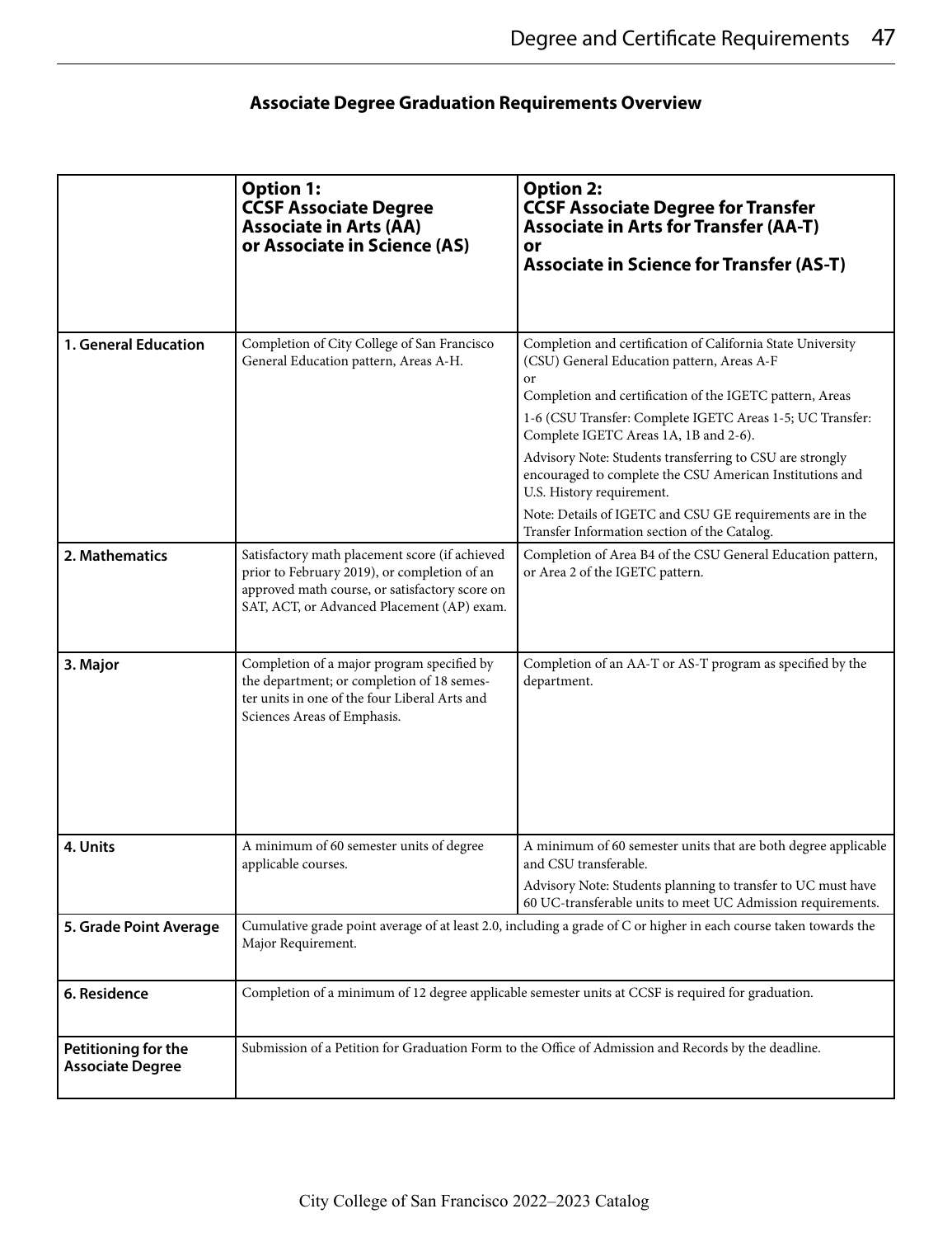### **CCSF Associate Degree 1. General Education Requirements**

General education courses are required in the following areas:

- A. Communication and Analytical Thinking,
- B. Written Composition and Information Competency,
- C. Natural Sciences,
- D. Social and Behavioral Sciences,
- E. Humanities,
- F. United States History and Government,
- G. Health Knowledge and Physical Skills, and
- H. Ethnic Studies; Women's and Gender Studies; and Lesbian, Gay, Bisexual, and Transgender Studies.

Most general education areas require a minimum of 3 semester units of coursework. However, a 4 quarter-unit course (transferred in from another college) may be used to satisfy a 3-semester-unit general education area. Students transferring in quarter-unit courses must complete, at minimum, the total numerical equivalent of 18 semester units (e.g., 27 quarter units) of general education coursework.

The requirement in each of the areas may be satisfied in any semester in which the student is in attendance, subject to the satisfaction of prerequisites.

Students satisfy the information competency requirement by successfully completing the Area B: Written Composition requirement, which includes teaching and assessment of specific information competency skill areas. Students who transfer in with a course approved as equivalent to English 1A have met this requirement.

A course listed in more than one of the areas may be offered in satisfaction of the requirement in only one of those areas. Exception: If an Area H course selected is also listed in Areas A through G, the course may be used to satisfy this requirement and one other area.

The student may satisfy the requirement for a general education course or courses by offering credit earned by examination, provided that he has earned that credit in conformance with the College regulations governing credit granted in this manner.

#### **Area A: Communication and Analytical Thinking Requirement**

Upon completion of this coursework, a student will be able to:

- 1. Apply the principles of language toward logical thought.
- 2. Express ideas with clarity and precision.
- 3. Evaluate communications in whatever symbol system is employed.

To satisfy the graduation requirement in Communication and Analytical Thinking, the student must complete at least three semester units from the following courses:

American Sign Language 1A, 1B, 2A

Business English 74, 76

Business Mathematics 68

Career Development 60, 61\*, 62\*

Chinese 1, 1A, 1B, 2, 2A, 2B, 3, 3A, 3B, 4, 4A, 4B, 10A, 10B, 10C, 10D, 12A, 12B, 12C, 14A, 14B, 14C, 30A, 30B, 30C, 31A, 31B, 32, 38

Communication Studies 1A, 2, 3, 4, 6, 12, 20

Comp. Networking & Info. Tech 131, 132

Computer Science 10, 110A, 130A, 131B, 132A, 150A

Economics 5

Engineering 38

Engineering Technology 50

English as a Second Language 67, 79

French 1, 1A, 1B, 2, 2A, 2B, 3, 3A, 3B, 4, 10A, 10B, 10C, 10D, 11A, 11B,  $22, 23$ 

German 1A, 1B

Interdisciplinary Studies 50

Italian 1, 1A, 1B, 2, 2A, 2B, 3A, 3B, 4A, 4B, 10A, 10B, 10C, 10D, 11A, 11B, 15A, 15B

Japanese 1, 1A, 1B, 2, 2A, 2B, 3, 3A, 3B, 4, 4A, 4B, 10A, 10B, 10C, 16, 17, 18

Journalism 19, 26

Latin Amer & Latino/a Studies 2, 5

Learning Assistance 50

Management 234

Mathematics 70, 75, 80, 90, 92, 95, 98, 100A, 108, 110A

Music 3A, 29

Philosophy 2, 4, 12A, 40

Pilipino 1, 2, 10A, 10B, 10C

Psychology 5

Russian 1A, 1B, 21A, 21B Spanish 1, 1A, 1B, 2, 2A, 2B, 3, 3A, 3B, 5, 5S, 6, 6A, 6B, 7, 10A, 10B, 10C, 10D, 22A, 22B, 22C, 31, 31A, 31B, 32, 32A, 32B, 42

World Languages and Cultures 100

\*Only partially satisfies the number of units required for this area

#### **Area B: Written Composition Requirement**

Upon completion of this coursework, a student will be able to:

- 1. Read critically to annotate, analyze, synthesize, and evaluate primarily non-fiction, college-level texts.
- 2. Compose organized and coherent source-based essays that demonstrate critical thinking and rhetorical strategies.
- 3. Demonstrate control over all major conventions of standard English grammar and punctuation.
- 4. Select and integrate reliable, credible, and scholarly sources to support essays, using a standardized citation format.

The student may satisfy the graduation requirement in Written Composition and Information Competency in one of these three ways:

- 1. Completing English 1A with a grade of C or higher
- 2. Scoring:
	- 3, 4, or 5 on the Advanced Placement Examination in Language & Composition; or
	- 3, 4, or 5 on the Advanced Placement Examination in Literature and Language.
- 3. Completing with a grade of C or higher any accredited second semester English composition course approved as equivalent to CCSF's English 1B or 1C or to Communications Studies 2.

While English 1A satisfies this requirement, students intending to transfer to a four-year institution may need to complete an additional critical thinking course.

#### **Area C: Natural Sciences Requirement**

Upon completion of this coursework, a student will be able to:

PHYSICAL SCIENCE

- 1. Apply scientific inquiry and investigation of evidence to critically evaluate physical science arguments.
- 2. Communicate scientific ideas and theories effectively.
- 3. Apply scientific principles, theories, or models to explain the behavior of natural physical phenomena.
- 4. Apply physical science knowledge and reasoning to human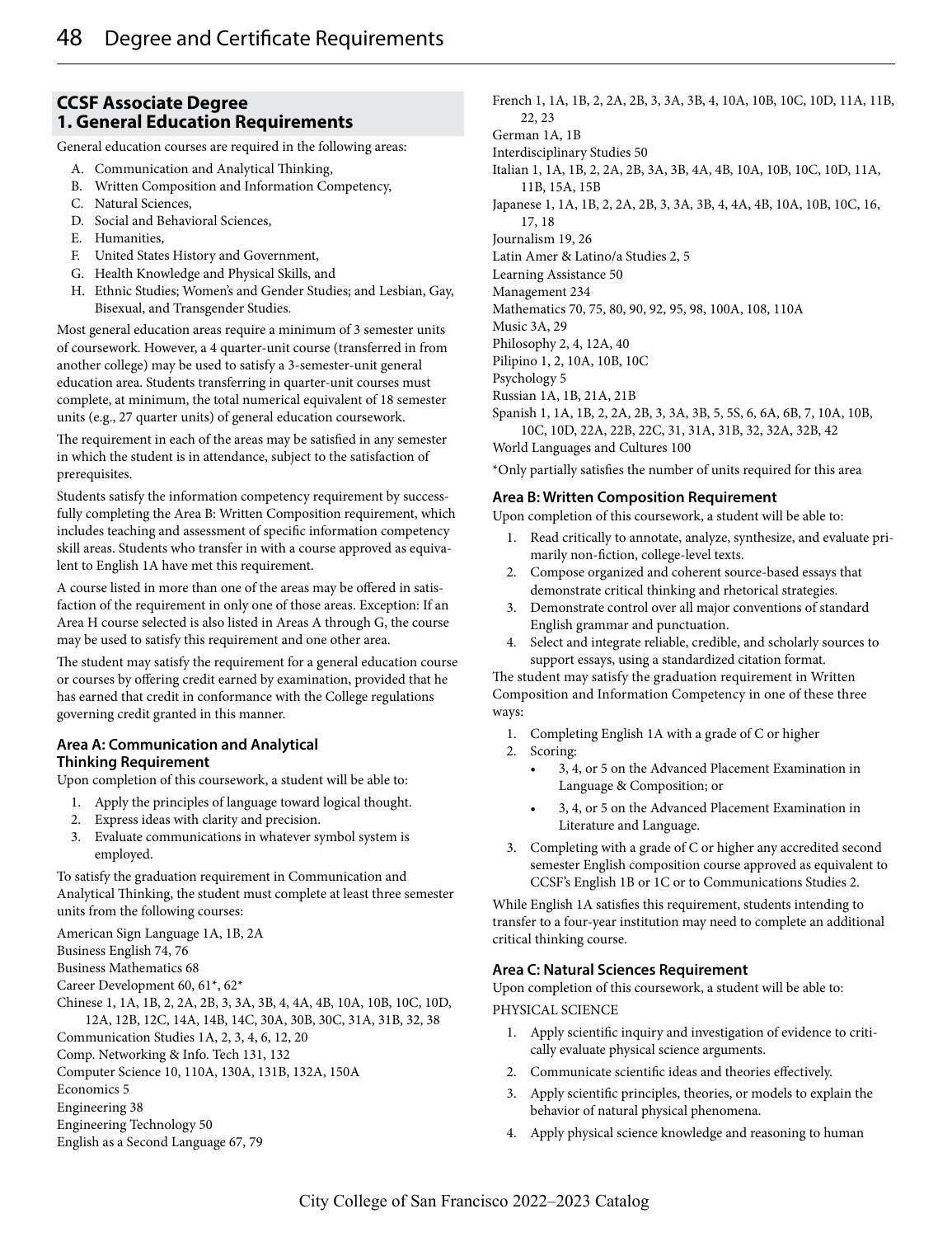interaction with the natural world and issues impacting society. BIOLOGICAL SCIENCE

- 1. Apply scientific inquiry and investigation of evidence to critically evaluate biological science arguments.
- 2. Communicate scientific ideas and theories effectively.
- 3. Apply scientific principles, theories, or models to explain the behavior of natural biological phenomena.
- 4. Apply biological science knowledge and reasoning to human interaction with the natural world and issues impacting society.

To satisfy the graduation requirement in the Natural Sciences, the student must complete **at least three semester units** from the following courses:

- Anthropology 1
- Astronomy 1, 4, 16\*, 17, 18, 19
- Biology 9, 10, 11, 12, 14, 15, 19, 20, 21M, 32, 33, 40, 51, 53, 61, 100A, 100B, 106, 108, 111, 112, 114, 118, 118B, 119, 120, 121\*, 130\*, 132, 134

Biotechnology 4, 115, 120

Chemistry 32, 40, 101A, 103A, 110, 212B

Energy 3

Environmental Horticulture 76, 77

Environmental Science and Sustainability 31

Geography 1 Geology 10, 11, 30

Health 70

Oceanography 1

Physical Science 11

Physics 2A, 4A, 10, 20, 41

Psychology 1B, 50 \*Only partially satisfies the number of units required for this area

#### **Area D: Social and Behavioral Sciences Requirement**

Upon completion of this coursework, a student will be able to:

- 1. Exhibit an understanding of the methods of inquiry used by the social and behavioral sciences.
- 2. Critically evaluate the ways people act, think, and feel in response to their societies or cultures.
- 3. Analyze how societies and/or social subgroups operate.

To satisfy the graduation requirement in the Social and Behavioral Sciences, the student must complete **at least three semester units** from the following courses.

Academic Achievmt Pers Success 100 Administration of Justice 57, 59, 65, 67 African American Studies 30, 40, 42, 55, 60 American Studies 5 Anthropology 2, 3, 3C, 4, 8, 11, 12, 15, 20, 25, 50 Asian American Studies 1, 8, 20, 22, 23, 27, 35, 40, 42 Broadcast Electronic Media 101, 103, 104, 105 Child Dev/Family Studies 53, 61, 67, 68 Communication Studies 5 Economics 1, 3, 6, 15, 20, 22, 25, 30 Ethnic Studies 37 Geography 3, 4, 7 Health Education 10, 30, 48, 52, 54, 97, 110, 221, 231 History 1, 4A, 4B, 5, 9, 12A, 12B, 15A, 15B, 17A, 17B, 18A, 18B, 20, 21, 35A, 35B, 37, 40, 41A, 41B, 45, 49 Interdisciplinary Studies 7, 17, 29, 30, 31, 37, 45, 80A\*, 80C\*, 80D\*, 80E\*, 80F\*, 80G\*, 81A, 81B\* Labor & Community Studies 15, 70A, 70B, 88, 96C, 114, 115

Latin Amer & Latino/a Studies 1, 2, 9, 10, 11, 13, 14, 15 Lesbian, Gay, Bisexual & Trans 5, 9, 10, 21, 24, 50 Philippine Studies 20, 30, 40, 50 Physical Education 13, 28 Political Science 1, 2, 3, 4, 5, 12, 15, 18, 19, 22, 43, 45 Psychology 1, 4, 10, 11, 14\*, 15\*, 17\*, 21, 23, 24, 25, 26, 32, 40, 46, 50 Sociology 1, 2, 3, 11, 25, 35, 52, 55 Women's and Gender Studies 25, 35, 54

\*Only partially satisfies the number of units required for this area.

#### **Area E: Humanities Requirement**

Upon completion of this coursework, a student will be able to:

- 1. Exhibit an understanding of the ways in which people in diverse cultures and eras have produced culturally significant works.
- 2. Communicate effectively the meanings and intentions of creative expression.
- 3. Use analytical techniques to assess the value of human creations in meaningful ways.
- 4. Demonstrate an understanding of the human condition through language, reasoning, or artistic creation.

To satisfy the graduation requirement in the Humanities, the student must complete **at least three semester units** from the following courses:

African American Studies 55, 60

American Studies 5

Architecture 31A, 31B

Art 101, 102, 103, 104, 105, 106, 107, 108, 109, 118, 123Q, 123V, 123W, 125A, 126, 130A, 140A, 146A, 150A, 160A, 170A, 180A

Asian American Studies 6, 10, 30, 35

Asian Studies 11, 15, 30

- Chinese 1, 1A, 1B, 2, 2A, 2B, 3, 3A, 3B, 4, 4A, 4B, 10A, 10B, 10C, 10D, 12A, 12B, 12C, 14A, 14B, 14C, 30A, 30B, 30C, 31A, 31B, 32, 33, 38, 39
- Cinema 18, 19, 20A, 20B, 21, 22, 23A, 23B, 23C, 57

Classics 35

Communication Studies 5, 7, 8, 38, 50

Dance 30 Design 101

English 30A, 30B, 35G, 43, 44A, 44B, 46A, 46B, 46C, 48C, 48K, 48W, 51, 52, 54, 55, 57, 58, 61, 62

English as a Second Language 188

Ethnic Studies 37

Fashion 23, 55

French 1, 1A, 1B, 2, 2A, 2B, 3, 3A, 3B, 4, 10A, 10B, 10C, 10D, 11A, 11B, 22, 41, 42

German 1A, 1B

History 1, 4A, 4B, 5, 15A, 15B, 17B, 18A, 18B, 20, 35A, 35B, 37, 40

Humanities 7, 8, 11, 12, 20, 25, 41A, 41B, 48

Interdisciplinary Studies 3, 4, 14, 27B, 29, 30, 36, 37, 46, 47

- Interior Design 138
- Italian 1, 1A, 1B, 2, 2A, 2B, 3A, 3B, 4A, 4B, 10A, 10B, 10C, 10D, 11A, 11B, 15A, 15B
- Japanese 1, 1A, 1B, 2, 2A, 2B, 3, 3A, 3B, 4, 4A, 4B, 10A, 10B, 10C, 16, 17, 18, 39

Labor & Community Studies 104A

- Latin Amer & Latino/a Studies 1, 2, 14
- Lesbian, Gay, Bisexual & Trans 11, 12, 15, 18, 20, 55, 75

Maker Studies 100

Music 21, 22A, 22B, 22C, 23, 24, 25, 26, 27A, 27Q, 27R, 28, 128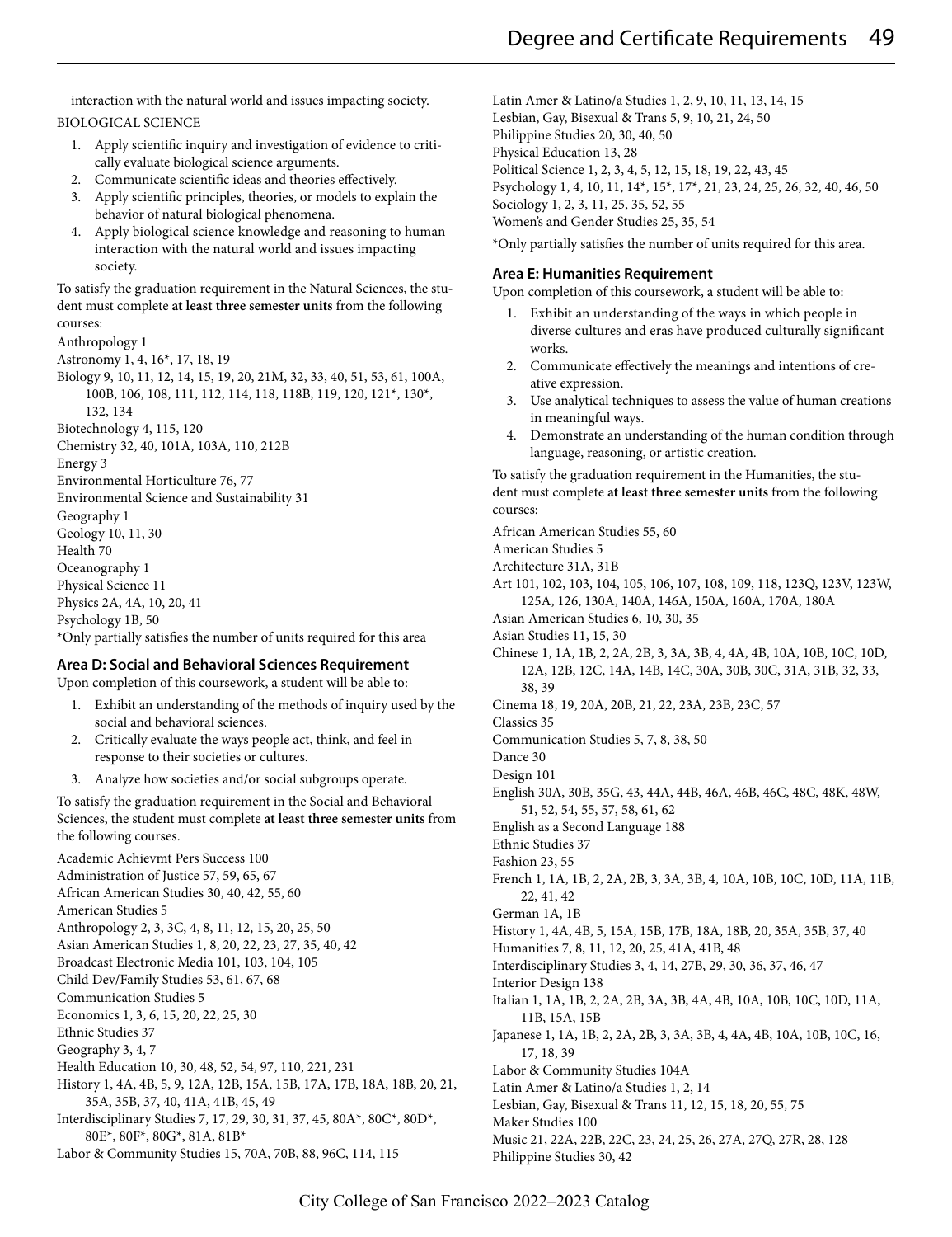Philosophy 2, 4, 25A, 25C Photography 40, 50A, 50B, 51, 81A, 100 Pilipino 1, 2, 10A, 10B, 10C, 39A, 39B Russian 1A, 1B, 21A, 21B Spanish 1, 1A, 1B, 2, 2A, 2B, 3, 3A, 3B, 5, 5S, 6, 6A, 6B, 7, 10A, 10B, 10C, 10D, 22A, 22B, 22C, 31, 31A, 31B, 32, 32A, 32B, 41, 42 Theatre Arts 30, 31, 32, 33, 80, 81, 150A Visual Media Design 101, 110 Women's and Gender Studies 10, 20 World Languages and Cultures 100

#### **Area F: United States History and Government Requirement**

Upon completion of this coursework, a student will be able to:

- 1. Examine, summarize, and evaluate American history.
- 2. Examine, summarize, and evaluate American government.
- 3. Examine and understand the importance of participating in civic duties and responsibilities based on historical and political precedent

To satisfy the graduation requirement in United States History and Government, the student must complete **at least three semester units** from the following courses:

African American Studies 60 Asian American Studies 20, 23 History 1, 9, 12A, 12B, 17A, 17B, 21, 41A, 41B, 45 Labor & Community Studies 70A, 70B Latin Amer & Latino/a Studies 1 Political Science 1, 15

### **Area G: Health Knowledge (G1) and Physical Skills (G2) Requirement**

Upon completion of this coursework, a student will be able to:

- 1. Examine, summarize, and value health information essential for mental and physical well-being.
- 2. Examine, summarize, and value the physical skills essential for mental and physical well-being.

To satisfy the graduation requirement (1–3 units) in Physical Skills and Health Knowledge a student must complete **one course from area G1** and **one course from area G2.** If, in fulfilling this requirement, a student selects courses which total more than three units, the additional units may be counted towards the 60-unit graduation requirement.

#### **Area G1**

Biology 106, 130, 132, 134 Child Dev/Family Studies 107 Cul Arts & Hospitality Studies 244 Health Education 10, 25, 27, 33, 38, 48, 53, 54, 56, 67, 97, 120, 177,  $221$ Interdisciplinary Studies 17 Physical Education 8, 9, 14, 20, 28, 204A, 204B Psychology 9, 17, 50 Women's and Gender Studies 55

#### **Area G2**

Dance 34A, 34B, 37, 100A, 100B, 101A, 102A, 102B, 107A, 110A, 111A, 119A, 119B, 119C, 119D, 121B, 122, 123A, 123B, 124A, 124B, 124C, 124D, 126B, 127A, 127B, 129A, 129B, 129C, 129D, 131A, 133A, 133B, 133C, 133D, 134A, 134B, 134C, 134D, 138A, 138B, 138C, 138D, 141A, 141B, 145A, 145B, 146A, 146B, 148A, 148B, 149A, 149B, 155A, 155B, 155C, 160A, 160B, 160C, 161, 172A, 172B, 173

Disabled Students Prog & Serv 20

- Emergency Medical Technician 12, 14
- Fire Science Technology 17
- Health Education 91M, 91T
- Intercollegiate Athletics 60, 61, 62, 63, 65, 66, 67, 68, 69, 80, 81, 82, 83, 85, 88, 89, 97, 98, 99
- Physical Education 174A, 200B, 200C, 200D, 200E, 202, 204A, 204B, 204C, 205A, 205B, 205C, 206A, 206B, 206C, 207A, 210A, 210B, 212B, 212C, 212D, 214A, 214B, 215A, 215B, 216A, 216B, 217A, 217B, 218, 219A, 219B, 219C, 220, 222, 223A, 223B, 223C, 225A, 230A, 230B, 230C, 231A, 231B, 231C, 232A, 232B, 232C, 233A, 233B, 233C, 235A, 235B, 235C, 236A, 236B, 238A, 238B, 238C, 239A, 239B, 240A, 240B, 240C, 242A, 242B, 242C, 243A, 244A, 250A, 252A, 252B, 252C, 252D, 254, 255A, 255B, 255C, 255D, 255E, 256A, 256B, 256C, 256D, 258A, 258B, 258C, 258D, 260A, 260B, 271A, 271B, 271C, 271D, 274A, 274B, 274C, 274D, 276A, 276B

The general education graduation requirement for Area G, Health Knowledge and Physical Skills, may be waived for those students who are pursuing high-unit majors for the Associate of Art or Associate of Science. A high-unit major is one that requires a minimum of 27 units. Not all high unit majors are eligible for Area G waivers. The following is a list of high-unit majors that are eligible for Area G waivers during this catalog year:

Accounting Administration of Justice Administrative Support Aircraft Powerplant Maintenance Technology Airframe-Maintenance Technology Architecture Biological Sciences Biological Sciences (Emphasis Health Science) Biotechnology Cardiovascular Technician/Echocardiography Child Development Cinema Production Commercial Cut-Flower and Greenhouse Production Construction Management Culinary Arts Management Dental Assisting Diagnostic Medical Imaging Electrocardiography Technician Electronic Engineering Technology Engineering Environmental Science Environmental Studies Fashion Design Fashion Merchandising Finance Fire Science Technology Floristry Food Service Management General Business Graphic Design Health Information Technology Hotel Management Interior Design Journalism Landscape Gardening and Landscape Contracting Marketing Mechanical Engineering Technology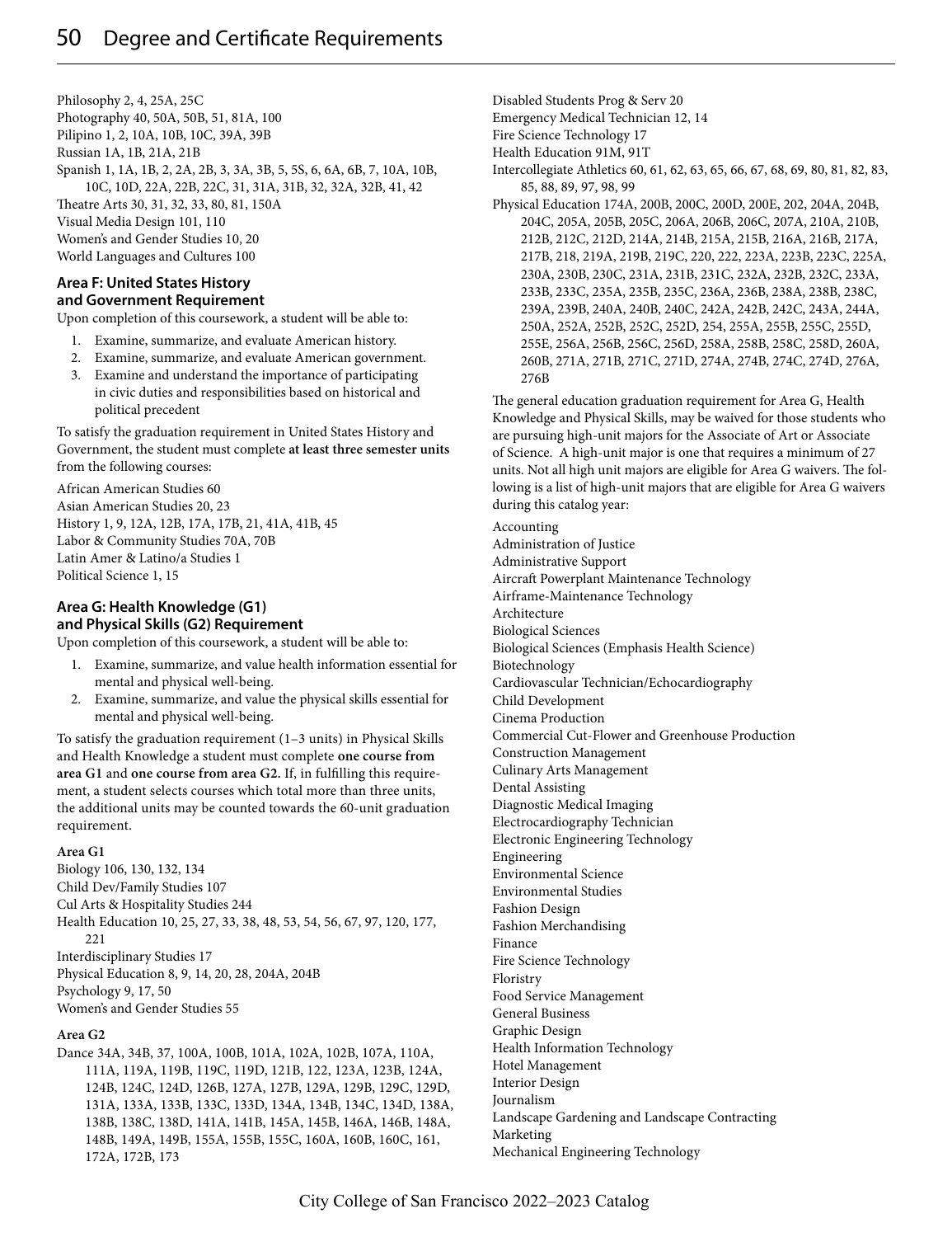Medical Administrative Assisting Medical Assisting Nursery and Garden-Center Operation **Oceanography** Paralegal/Legal Studies Paramedic Pharmacy Technician Photography Physics Registered Nursing

**The following high-unit major is NOT eligible for Area G waivers:** Dance - Performance Art

#### **Additional options for waiving the Area G requirement.**

The Area G1 Health Knowledge graduation requirement may be waived upon successful completion of a competency examination. Students should contact their counselor or program adviser for additional information.

The Area G2 Physical Skills graduation requirement may be waived for those students who have completed one year or more of active duty in any of the Armed Forces of the United States and who present official documentation of this service to the CCSF Office of Veterans Educational Benefits.

#### **Area H: Ethnic Studies (H1); Women's and Gender Studies (H2); and Lesbian, Gay, Bisexual, and Transgender Studies (H3)**

Upon completion of this coursework, a student will be able to:

- 1. Analyze the historical and cultural/aesthetic experiences of women, different ethnic/racial groups, or lesbian, gay, bisexual, and/or transgender persons.
- 2. Compare and contrast the values, attitudes, modes of creative expression, and/or dynamics of interpersonal interactions of people from diverse ethnic/racial groups, women, or lesbian, gay, bisexual, and/or transgender persons.
- 3. Analyze relationships of power within or between different social groups.
- 4. Use ethical reasoning and/or cultural, political, or social awareness in order to be effective citizens participating in a diverse world.

To satisfy the graduation requirement in Ethnic Studies (H1); Women's and Gender Studies (H2); and Lesbian, Gay, Bisexual and Transgender Studies (H3), the student must complete **at least three semester units** from Area H1, H2, or H3. **If the course(s) selected is (are) also listed in Areas A through G, the course(s) may be used to satisfy this requirement and one other area.**

#### **Area H1 (Ethnic Studies)**

African American Studies 30, 40, 42, 55, 60 Anthropology 3C, 11, 12, 15 Art 104, 106, 107 Asian American Studies 1, 6, 8, 10, 20, 22, 23, 27, 30, 35, 40, 42 Asian Studies 11, 15 Broadcast Electronic Media 104 Chinese 39 Communication Studies 5 Dance 133A\* Economics 30 Ethnic Studies 37 History 9, 15A, 15B, 18A, 18B, 20, 21, 35A, 35B, 37, 41A, 41B Humanities 48 Interdisciplinary Studies 14, 29, 30, 36, 37, 45, 46, 80A\*, 81B\*

Japanese 39 Labor & Community Studies 15 Latin Amer & Latino/a Studies 1, 2, 9, 10, 14, 15 Lesbian, Gay, Bisexual & Trans 9, 50 Music 21, 23, 24, 25, 26 Philippine Studies 20, 30, 40, 42, 50 Pilipino 39A, 39B Political Science 3, 12, 18, 45 Psychology 23 World Languages and Cultures 100

\*Only partially satisfies the number of units required for this area

#### **Area H2 (Women's and Gender Studies)**

African American Studies 60 Anthropology 25 Art 108 Asian American Studies 35 Broadcast Electronic Media 105 Economics 25 English 57, 58 Health Education 25 History 12A, 12B Humanities 25 Interdisciplinary Studies 31, 80C*\**, 80G*\** Latin Amer & Latino/a Studies 10 Lesbian, Gay, Bisexual & Trans 21 Management 236 Physical Education 28 Political Science 19 Psychology 25 Sociology 25 Women's and Gender Studies 10, 20, 25, 35, 54, 55

\*Only partially satisfies the number of units required for this area

#### **Area H3 (Lesbian/Gay/Bisexual/Transgender Studies)**

Anthropology 20 Child Dev/Family Studies 76 Economics 20 English 55 Health Education 25, 27, 67, 95*\** History 45 Interdisciplinary Studies 80D*\** Latin Amer & Latino/a Studies 9 Lesbian, Gay, Bisexual & Trans 5, 9, 10, 11, 12, 15, 18, 20, 21, 24, 50, 55, 75 Music 27Q Philippine Studies 50 Political Science 19 Psychology 24 Spanish 42 Women's and Gender Studies 35 \*Only partially satisfies the number of units required for this area

#### **CCSF Associate Degree 2. Mathematics Requirement**

Upon completion of this coursework, a student will be able to:

• Apply mathematical concepts through numerical, symbolic, graphical, and verbal methods to interpret quantitative information, solve problems, and communicate results.

The student may satisfy the graduation requirement in mathematics in any one of the following five ways: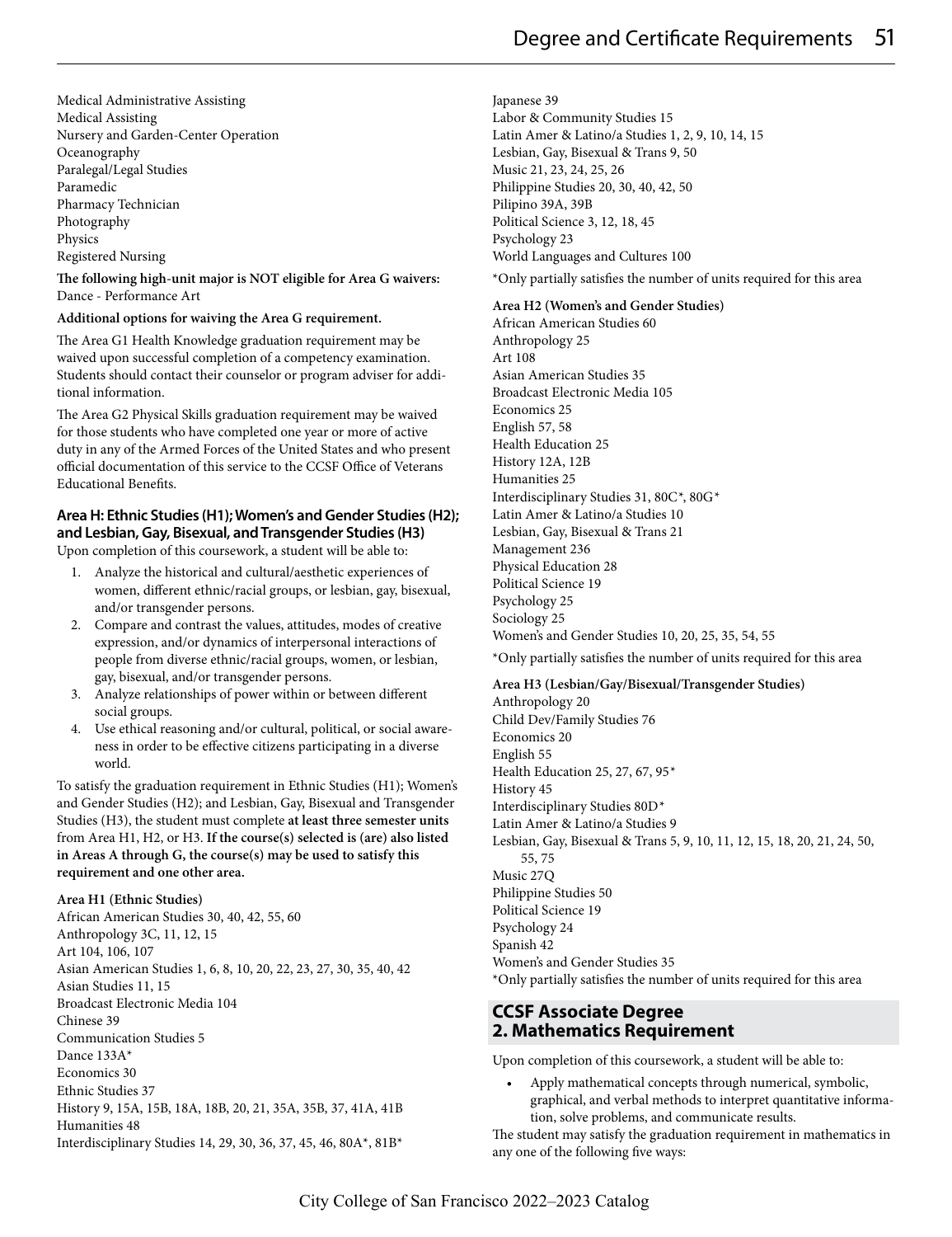- 1. Achieving a score prior to *February 2019* on a CCSF mathematics placement examination that places the student into a course at a level higher than MATH 60 (formerly MATH 860) Intermediate Algebra.
- 2. Completing with a grade of "C" or higher in MATH 46, MATH 60 (formerly MATH 860), or MATH 55 (formerly 855), MATH 98, MATH 108, ET 108B, or ET 50, or PSYC 5, or ECON 5, or LALS 5, or PHIL 12A, or FIN 136M, or CS 10. Mathematics department courses at a level higher than MATH 60 also satisfy this requirement.
- 3. Completing, at an accredited college with a grade of "C" or higher, any mathematics course equivalent to MATH 60, or equivalent to a higher level CCSF mathematics course.
- 4. Scoring:
	- 550 or higher on the Mathematics Section of the SAT Reasoning Test, or
	- 550 or higher on the SAT Subject Test in Mathematics (Level 1 or Level 2), or
	- 550 or higher on the Quantitative Section of the Graduate Record Examination (GRE), or
	- 23 or higher on the mathematics section of the American College Test (ACT), or
	- 3, 4, or 5 on the Advanced Placement Examination in Calculus AB or Calculus BC or Computer Science AB or Statistics, or
- 5. Achieving either one of the following Early Assessment Program (EAP) results:
	- "Ready for mathematics college-level coursework," or
	- "Conditionally ready for mathematics college-level coursework" AND a grade of "C" or higher in two semesters of a CSU-approved senior-year high school mathematics course.

### **CCSF Associate Degree 3. Major Requirement**

A student must complete a major in one of the following two ways. **Courses taken to complete this requirement must be completed with a final grade of "C" or higher, or "P" if taken Pass/No Pass:**

- a. Completion of 18 or more semester units in an Area of Emphasis of the Liberal Arts and Sciences degree program described in the Programs and Courses section of this catalog. The four areas of emphasis are:
	- Arts and Humanities
	- Communication
	- Science and Mathematics
	- Social and Behavioral Sciences

or

b. completion of the 18 or more semester units in a curriculum specified by the department as indicated in the Programs and Courses section of this catalog.

### **CCSF Associate Degree 4. Unit Requirement**

To satisfy the unit requirement for graduation, the student must complete a minimum of 60 semester units of college-level (degree applicable) work that include the courses and units

a. Required for the student's major, and

b. Specified in the general education requirements described above.

### **CCSF Associate Degree 5. Grade-Point Requirement**

To satisfy the grade-point requirement for graduation, a student must maintain a cumulative grade point average of at least 2.0 in all associate degree applicable courses at City College of San Francisco. Unless otherwise noted (as in Written Composition Requirement and Major Requirement), it is not necessary to receive a grade of "C" or better in each course, but the overall grade point average in degree applicable courses must be at least 2.0. The student must also have at least a 2.0 combined grade point average which includes the cumulative grade point average for all associate degree applicable courses at City College of San Francisco combined with the grade point average of all transferable units completed at other accredited postsecondary institutions.

### **CCSF Associate Degree 6. Residence Requirement**

The student may satisfy the residence requirement for graduation by completing a minimum of 12 of the 60 degree-applicable semester units required for graduation at City College of San Francisco.

### **CCSF Associate Degree for Transfer 1. General Education Requirements**

Students satisfy the general education requirements for the Associate Degree for Transfer by completing and obtaining certification of one of the following two options:

- California State University (CSU) General Education pattern, Areas A-F
- IGETC pattern, Areas 1-6 CSU Transfer: Complete Areas 1-5 UC Transfer: Complete Areas 1A, 1B and 2-6

These requirements are outlined in the Transfer Information section of the catalog. Students transferring to CSU are strongly encouraged to complete the CSU American Institutions and U.S. History requirement before transferring.

### **CCSF Associate Degree for Transfer 2. Mathematics Requirement**

Students satisfy the Mathematics requirement for the Associate Degree for Transfer by completing one of two options, concurrent with their completion of the General Education requirements noted above:

- Completion of Area B4 of the CSU General Education pattern
- Completion of Area 2 of the IGETC pattern

### **CCSF Associate Degree for Transfer 3. Major Requirement**

Students satisfy the major requirement for the Associate Degree for Transfer by completing 18 or more units in a curriculum specified by the department. Courses taken to complete this requirement must be completed with a final grade of "C" or higher. Specific requirements are listed in the Programs and Courses section of the catalog.

### **CCSF Associate Degree for Transfer 4. Unit Requirement**

To satisfy the unit requirement for graduation, the student must complete a minimum of 60 semester units that are both CCSF degree applicable and CSU transferable. This includes the courses and units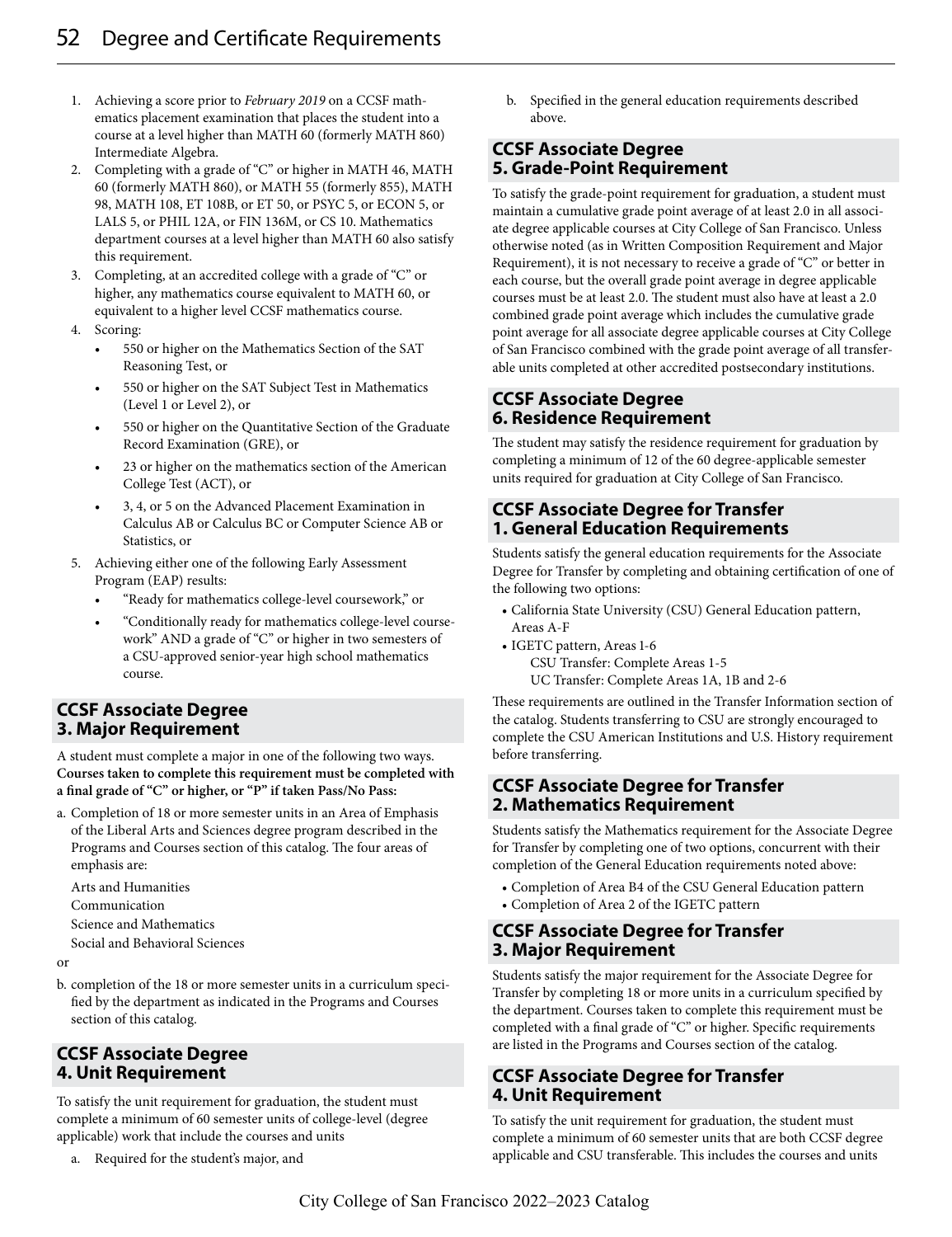- a. Required for the student's major, and
- b. Specified in the general education requirements described above.

Advisory Note: Students planning to transfer to UC must have 60 UC-transferable units to meet UC Admission requirements.

### **CCSF Associate Degree for Transfer 5. Grade-Point Requirement**

To satisfy the grade-point requirement for graduation, a student must maintain a cumulative grade point average of at least 2.0 in all CSU transferable courses at City College of San Francisco and any other institution. While it is not necessary to receive a grade of "C" or better in each course, the overall grade point average in degree applicable courses must be at least 2.0. However, each course taken to satisfy the major requirement must be completed with a final grade of C or higher.

### **CCSF Associate Degree for Transfer 6. Residence Requirement**

The student may satisfy the residence requirement for graduation by completing a minimum of 12 of the 60 units required for graduation at City College of San Francisco.

### **Petitioning for the Associate Degree**

Students seeking the Associate in Arts, the Associate in Science, Associate in Arts for Transfer, or Associate in Science for Transfer must complete and submit a Petition for Graduation Form to the Admissions and Records Office on or before the dates specified in the Calendar of Instruction.

Students should not petition for the Associate Degree until all the requirements are met or about to be satisfactorily completed in the current school term. Students are requested to review the completion of all requirements with their counselor or advisor prior to submitting the Petition for Graduation Form.

Students completing the graduation requirements during the academic year (including the preceding and following summers) are invited to participate in the commencement ceremony, which takes place once a year each May. For information on Commencement Ceremony participation, please see the CCSF Student Affairs website.

### **Multiple Majors/Multiple Degrees**

Students may graduate with multiple majors or earn multiple degrees at City College. Multiple majors are considered to be the completion of more than one program of study (major) prior to graduation with the associate degree. Multiple degrees are the attainment of an additional degree after the student has already completed an associate degree or higher.

#### **Multiple Majors**

Students may earn an associate degree in more than one major providing:

- 1. Minimum requirements have been met for each major. *Students are allowed to earn different degrees in the same discipline, e.g., an associate degree and an associate degree for transfer in Biology);*
- 2. The majors are available in the same catalog year;
- 3. General education and all other graduation requirements in that same catalog year have been met. Courses used to fulfill the requirements of one major may be used to meet the requirements of an additional major.

Courses used to meet major requirements may be applied to general education requirements as well. The general education courses used to satisfy graduation requirements for one major may also be applied to additional majors. For multiple majors, a single diploma with all majors listed will generally be issued. If one major leads to an Associate in Arts and another to the Associate in Science, two diplomas will be issued.

#### **Multiple Degrees**

Students who already possess an associate degree from City College of San Francisco may be awarded an additional, *different* degree upon completion of the following:

- 1. All requirements for the major. *Students are allowed to earn different degrees in the same discipline, e.g., an Associate Degree and an Associate Degree for Transfer in Business Administration;*
- 2. General education requirements for the catalog in effect when the student re-enrolls (subsequent to graduation with the associate degree) and for which the student maintains catalog rights; and
- 3. All other City College graduation requirements. Previous coursework may be used to meet the new major and general education requirements.

Catalog rights end upon completion of the Associate Degree (AA, AS, AA-T, or AS-T). If the student did not meet the requirements of the additional degree prior to graduation, catalog rights for the additional degree will begin after the previous degree was awarded.

Students who possess an associate degree or higher from another regionally accredited college or university may earn an associate degree from City College upon completion of the following:

- 1. All requirements for the major. *Students are allowed to earn different degrees in the same discipline, e.g., an Associate Degree and an Associate Degree for Transfer in Child Development;*
- 2. General education requirements for the catalog in effect when the student enrolls and for which the student maintains catalog rights; and
- 3. All other City College graduation requirements. Previous coursework may be used to meet the new major and general education requirements.

# **Certificate Programs**

### **Types of Certificate Programs**

City College of San Francisco offers both credit and noncredit certificated programs of study.

#### **Certificate Curricula — Credit**

City College offers two types of credit certificates, Certificates of Achievement and Certificates of Accomplishment, which prepare students for entry-level employment or further study, add special knowledge and skills to existing occupational competence, or mark an accomplishment in a particular area.

A Certificate of Achievement is a sequence of courses usually consisting of 16 or more units of degree-applicable coursework that has been approved by the State Chancellor's Office. Students who successfully petition for a Certificate of Achievement will have the name of the certificate appear on their transcript.

A Certificate of Accomplishment is a sequence of courses consisting of fewer than 16 units of degree-applicable coursework. Students who successfully petition for a Certificate of Accomplishment will not have the name of the certificate appear on their transcript.